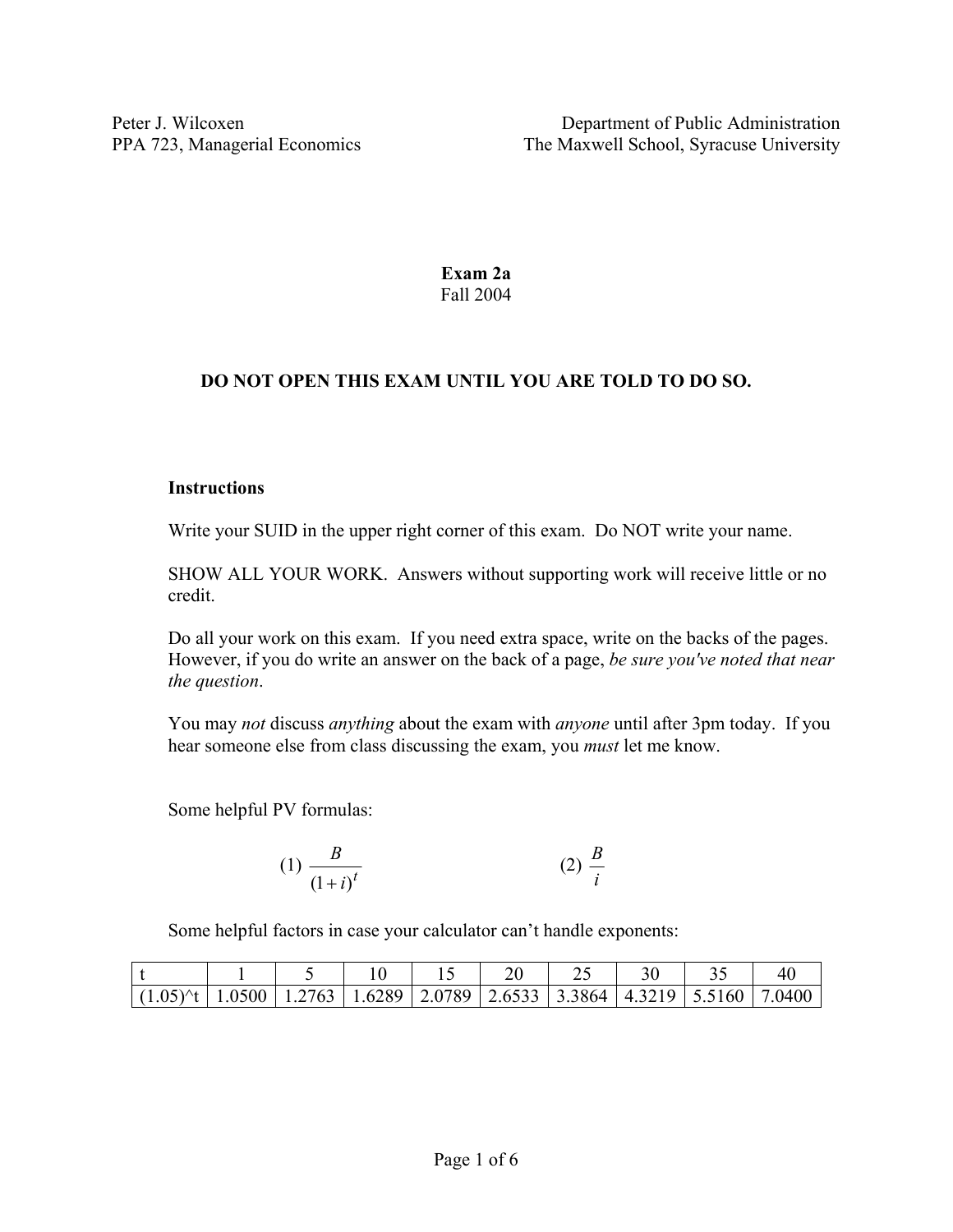## **Part 1**

A consumer buys two goods, X and Y. Her preferences can be represented by the Cobb-Douglas utility function shown below. Also shown are her demand equations and her expenditure function.

$$
U = X^{0.2} * Y^{0.8}
$$
  
\n
$$
X = 0.2 * M/Px
$$
  
\n
$$
Y = 0.8 * M/Py
$$
  
\n
$$
M = U * (Px/0.2)^{0.2} * (Py/0.8)^{0.8}
$$

Initially the price of X is \$2, the price of Y is \$5, and she spends \$2000 on the two goods in total.

### **Question 1a (20 points)**

Solve for her initial consumption of X and Y. Draw her budget constraint and include the numerical values of its intercepts. Also sketch several of her indifference curves and show her initial equilibrium on the diagram. Be sure to show your work and label everything.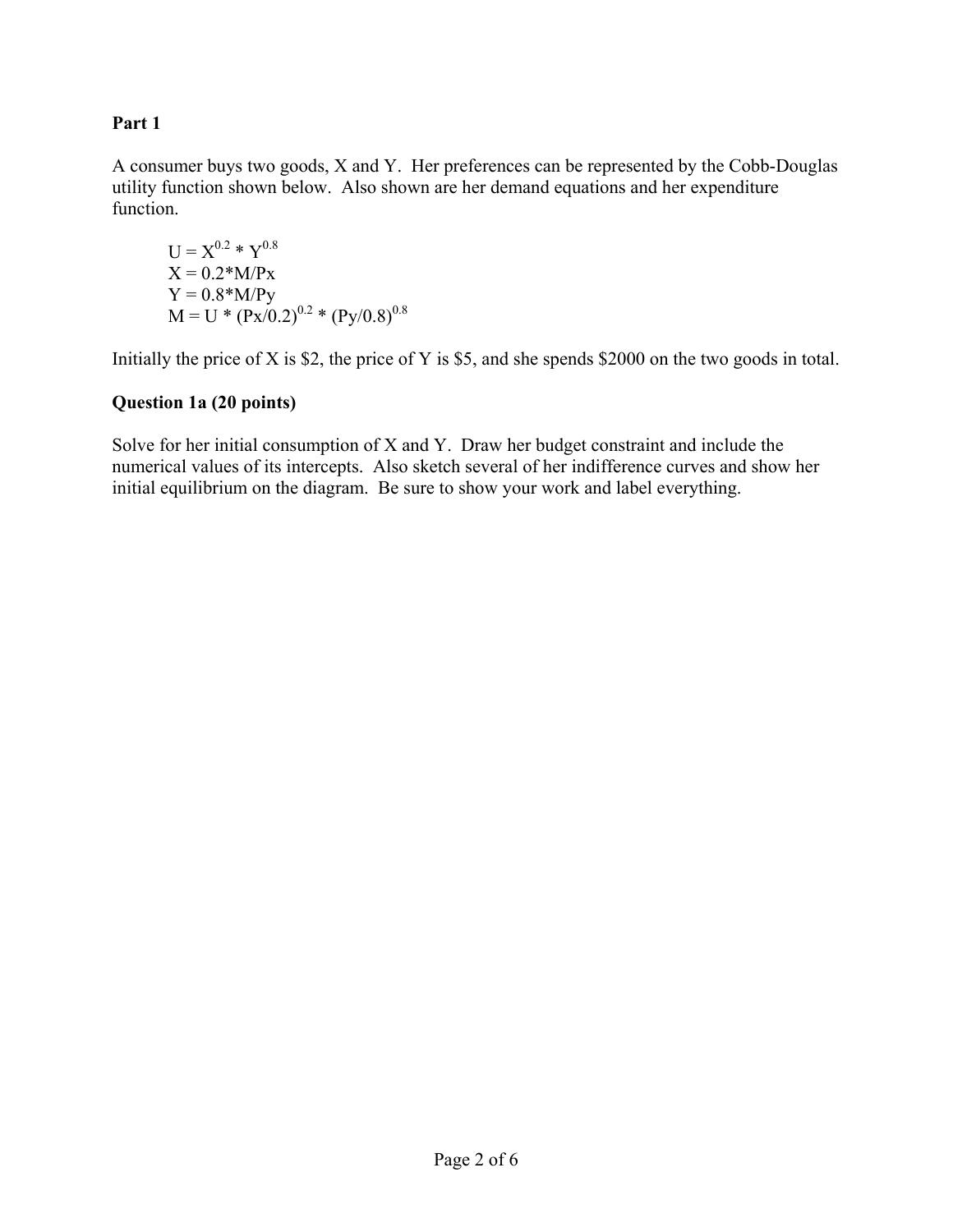## **Question 1b (20 points)**

Now suppose that the government imposes a \$2 tax on X and its price rises to \$4. Calculate the consumer's new equilibrium consumption of X and Y and draw an appropriate diagram. What is the compensating variation associated with the tax? How much revenue does the tax raise? Comment on the difference, if any, between the CV and the revenue raised.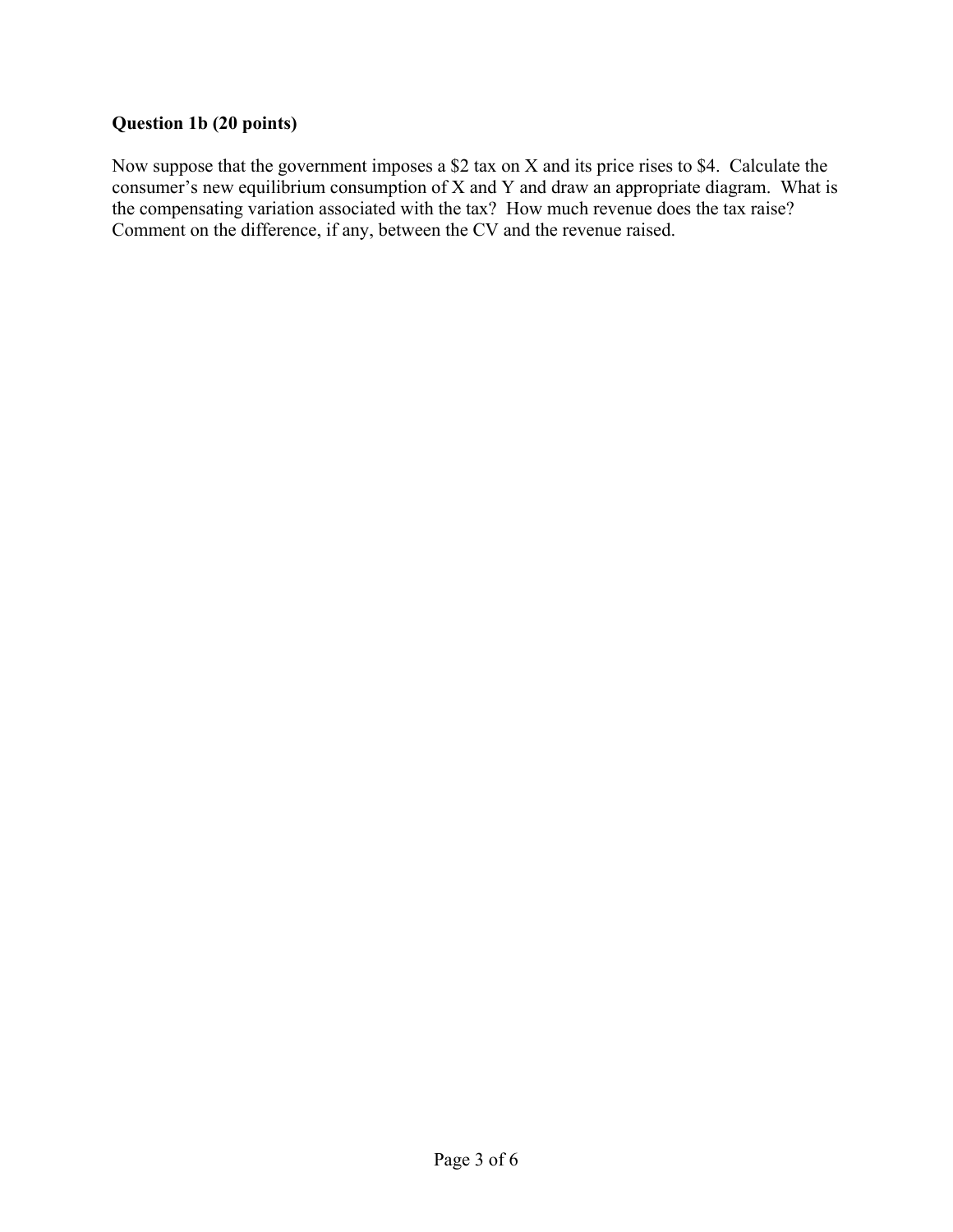## **Part 2**

Cleaning up Onondaga Lake is expected to take 15 years and cost around \$420 million dollars. After that, it will be clean enough for swimming and other recreational activities. Assuming that the cleanup begins in year 1 and costs \$28 million per year; that the cleaned-up lake will generate B dollars of recreational benefits each year forever beginning in year 16 (but nothing before that); and that the interest rate is 5%, please answer the following questions:

### **Question 2a (20 points)**

Draw a diagram showing the cash flows associated with this project. Ignoring B for the moment, what is the present value cost of cleaning up the lake?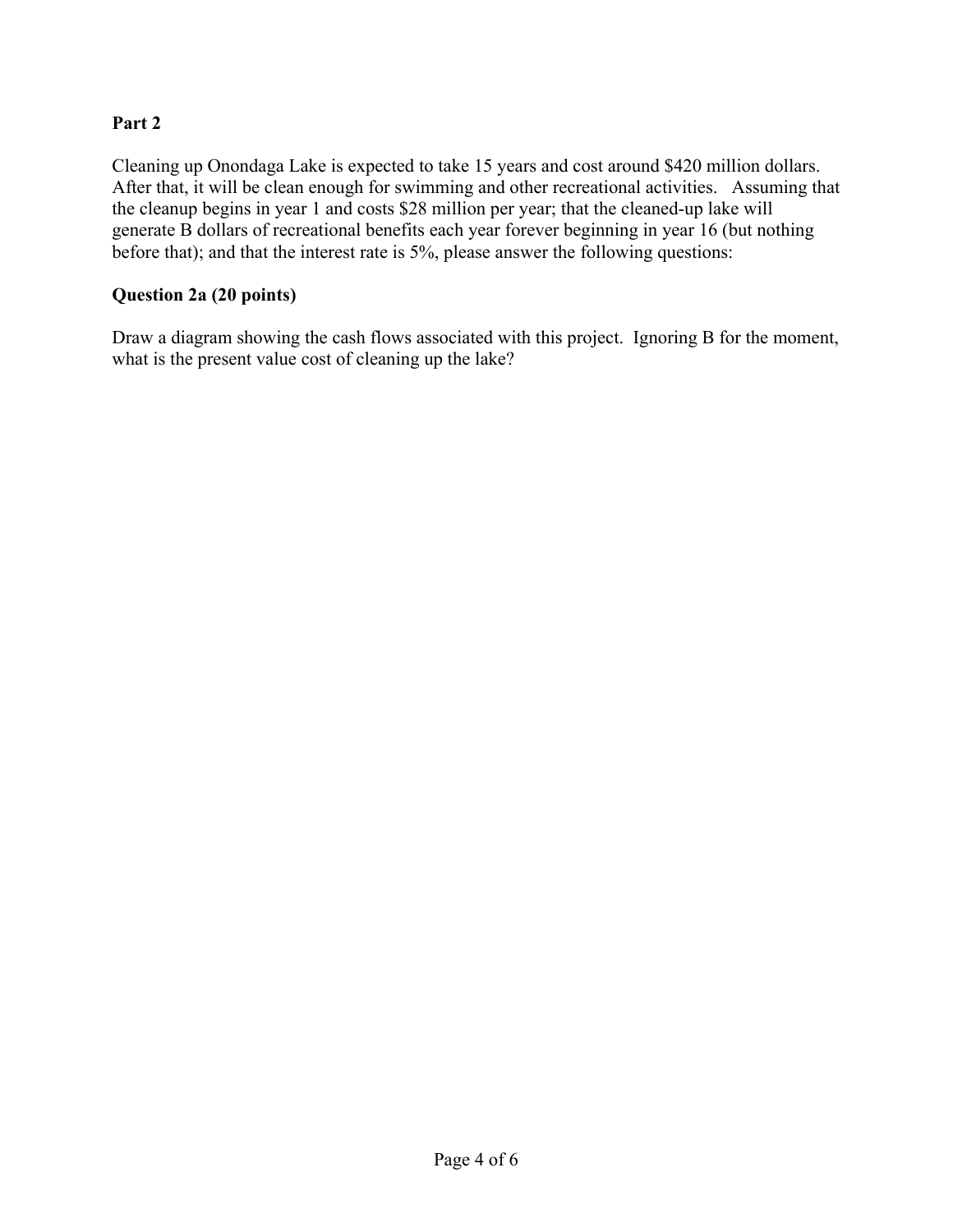## **Question 2b (20 points)**

If B is \$20 million per year, what is the net present value of cleaning up the lake? What is the minimum value of B that would justify the cleanup? Be sure to show your work.